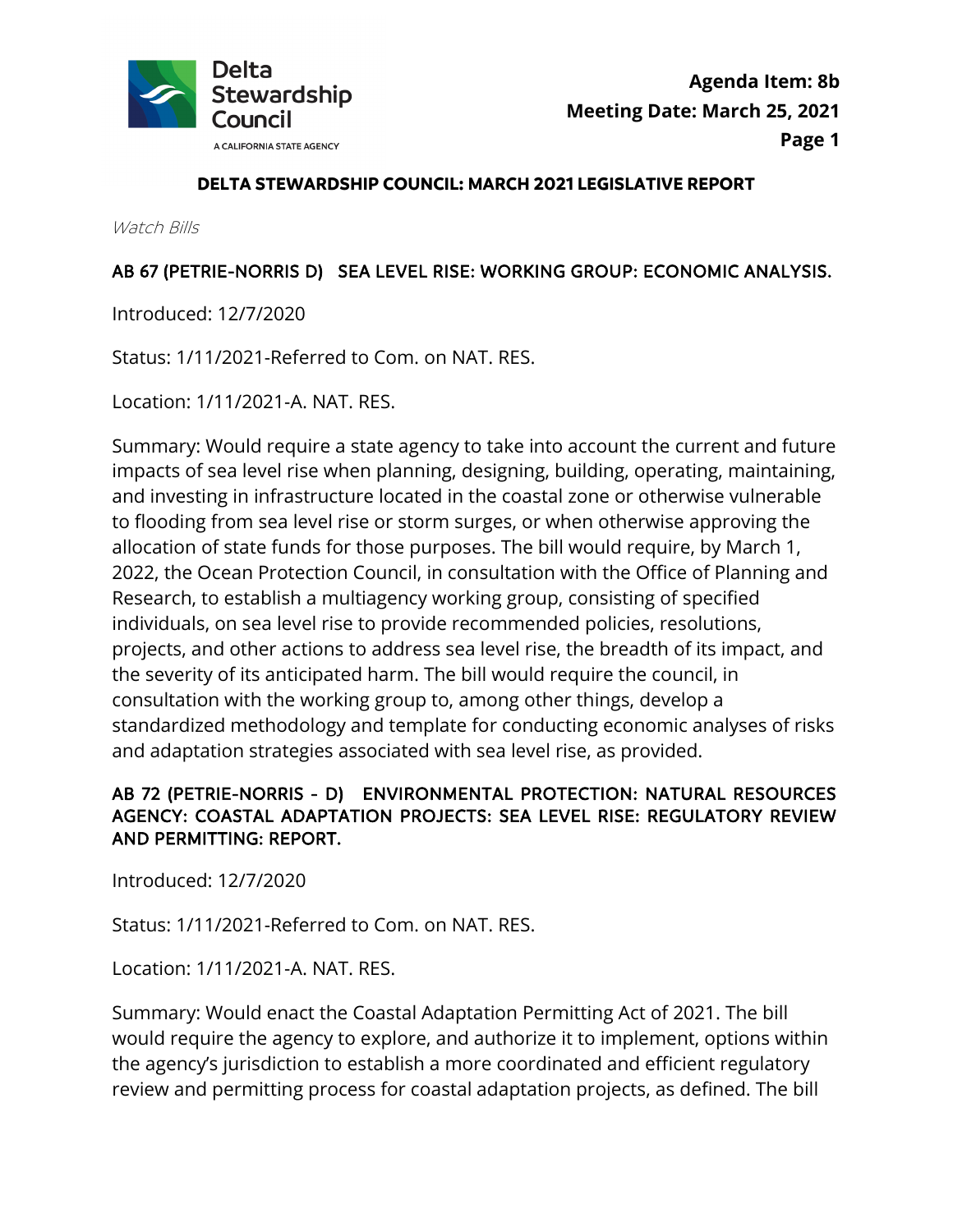would require the agency to submit, by July 1, 2023, a report to the Legislature with suggestions and recommendations for improving and expediting the regulatory review and permitting process for coastal adaptation projects.

### SB 1 (ATKINS - D) COASTAL RESOURCES: SEA LEVEL RISE.

Introduced: 12/7/2020

Status: 3/16/2021-VOTE: Do pass as amended, but first amend, and re-refer to the Committee on [Environmental Quality] (PASS)

Location: 3/16/2021-S. E.Q.

 Commission and provides for planning and regulation of development in the bill would delete the timeframe specified above by which the commission is required to adopt these procedures. Summary: Thee California Coastal Act of 1976 establishes the California Coastal coastal zone, as defined. The act requires the commission, within 90 days after January 1, 1977, to adopt, after public hearing, procedures for the preparation, submission, approval, appeal, certification, and amendment of a local coastal program, including a common methodology for the preparation of, and the determination of the scope of, the local coastal programs, as provided. This bill would also include, as part of the procedures the commission is required to adopt, recommendations and guidelines for the identification, assessment, minimization, and mitigation of sea level rise within each local coastal program, as provided. The

#### SB 27 (SKINNER - D) CARBON SEQUESTRATION: STATE GOALS: NATURAL AND WORKING LANDS: REGISTRY OF PROJECTS.

Introduced: 12/7/2020

Last Amend: 3/1/2021

Status: 3/16/2021-From committee: Do pass and re-refer to Com. on N.R. & W. (Ayes 5. Noes 0.) (March 15). Re-referred to Com. on N.R. & W.

Location: 3/15/2021-S. N.R. & W.

Summary: Would require, no later than July 1, 2022, the Natural Resources Agency, in coordination with the California Environmental Protection Agency, the State Air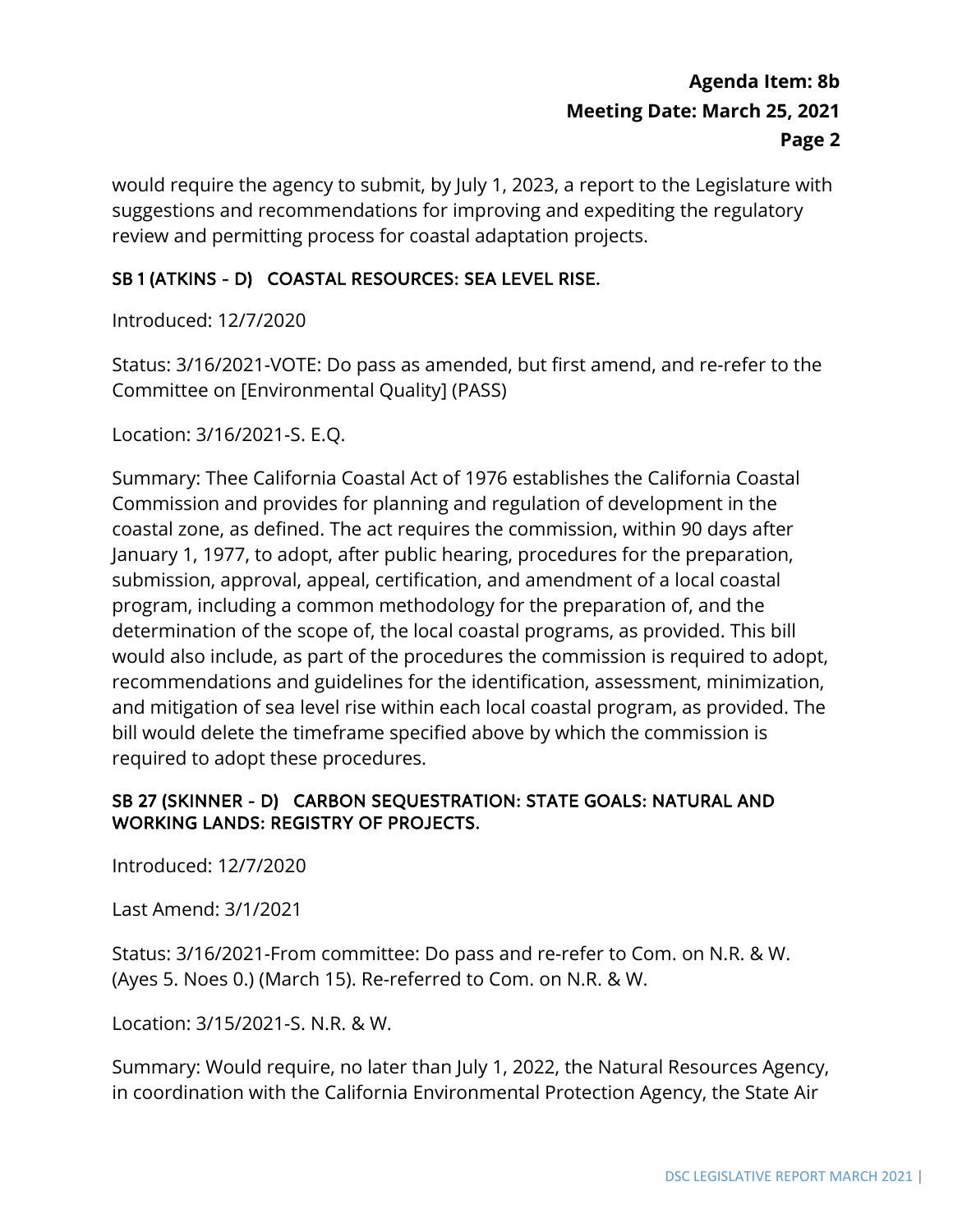Resources Board, and the Department of Food and Agriculture, to establish carbon sequestration goals for natural and working lands, as provided. The bill would require the state board, as part of its scoping plan, to establish specified carbon dioxide removal targets for 2030 and beyond.

#### SB 230 (PORTANTINO - D) STATE WATER RESOURCES CONTROL BOARD: CONSTITUENTS OF EMERGING CONCERN PROGRAM.

Introduced: 1/19/2021

Status: 3/16/2021-From committee: Do pass and re-refer to Com. on APPR. (Ayes 7. Noes 0.) (March 15). Re-referred to Com. on APPR.

Location: 3/15/2021-S. APPR.

Calendar: 3/22/2021 9 a.m. – Senate Appropriations

 Advisory Panel to review and provide recommendations to the state board on CEC Summary: Would require the State Water Resources Control Board to establish, maintain, and direct an ongoing, dedicated program called the Constituents of Emerging Concern Program to assess the state of information and recommend areas for further study on, among other things, the occurrence of constituents of emerging concern (CEC) in drinking water sources and treated drinking water. The bill would require the state board to convene, by an unspecified date, the Science for further action, among other duties. The bill would require the state board to provide an annual report to the Legislature on the ongoing work conducted by the panel.

#### SB 273 (HERTZBERG - D) WATER QUALITY: MUNICIPAL WASTEWATER AGENCIES.

Introduced: 1/29/2021

Status: 3/11/2021-From committee: Do pass and re-refer to Com. on E.Q. with recommendation: To consent calendar. (Ayes 5. Noes 0.) (March 11). Re-referred to Com. on E.Q.2/10/2021-Referred to Coms. on GOV. & F. and E.Q.

Location: 3/11/2021-S. E.Q.

Summary: Would authorize a municipal wastewater agency, as defined, to enter into agreements with entities responsible for stormwater management for the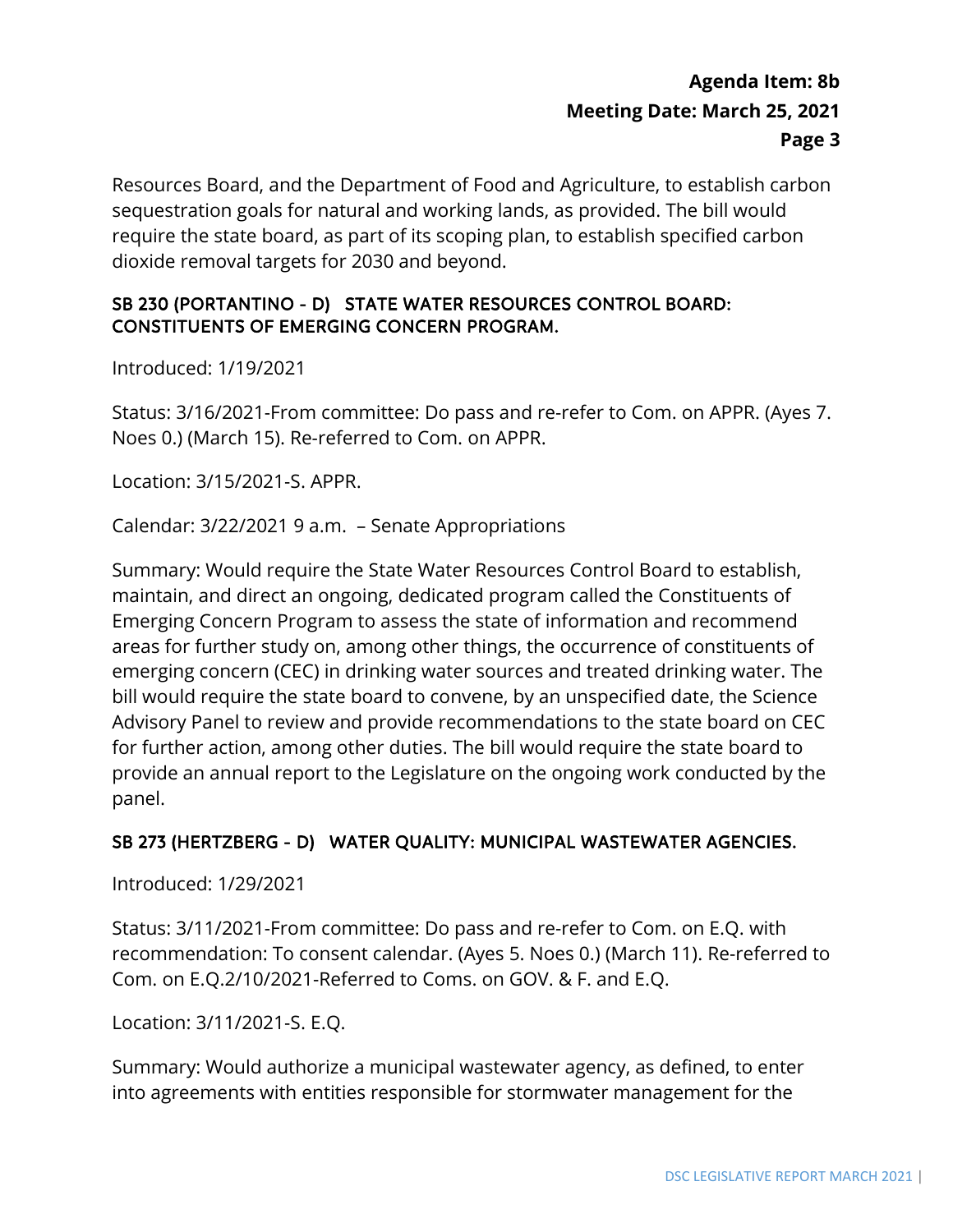consistent with the municipal wastewater agency's existing authority in order to fund projects undertaken pursuant to the bill. The bill would require the exercise of Hertzberg Local Government Reorganization Act of 2000. To the extent this bill would impose a state-mandated local program. purpose of managing stormwater and dry weather runoff, to acquire, construct, expand, operate, maintain, and provide facilities for specified purposes relating to managing stormwater and dry weather runoff, and to levy taxes, fees, and charges any new authority granted under the bill to comply with the Cortese-Knoxrequirement would impose new duties on local agency formation commissions, the

### SB 351 (CABALLERO - D) WATER INNOVATION ACT OF 2021.

Introduced: 2/9/2021

Status: 2/10/2021-From printer. May be acted upon on or after March 12.

Location: 2/17/2021-S. N.R. & W.

 Summary: Current law establishes the State Water Resources Control Board for the purposes of providing for the orderly and efficient administration of the water resources of the state. This bill, the Water Innovation Act of 2021, would create the Office of Water Innovation at the California Water Commission for the furtherance of new technologies and other innovative approaches in the water sector. The bill would require the office, by December 31, 2023, to take specified measures to advance innovation in the water sector. The bill would make findings and declarations regarding the need for water innovation.

#### SB 369 (PAN - D) FLOOD CONTROL: YOLO BYPASS CACHE SLOUGH PARTNERSHIP MULTIBENEFIT PROGRAM.

Introduced: 2/10/2021

Status: 3/16/2021-From committee: Do pass and re-refer to Com. on APPR with recommendation: To consent calendar. (Ayes 9. Noes 0.) (March 16). Re-referred to Com. on APPR.

Location: 2/10/2021-S. APPR.

Calendar: 3/22/2021 9 a.m. – Senate Appropriations